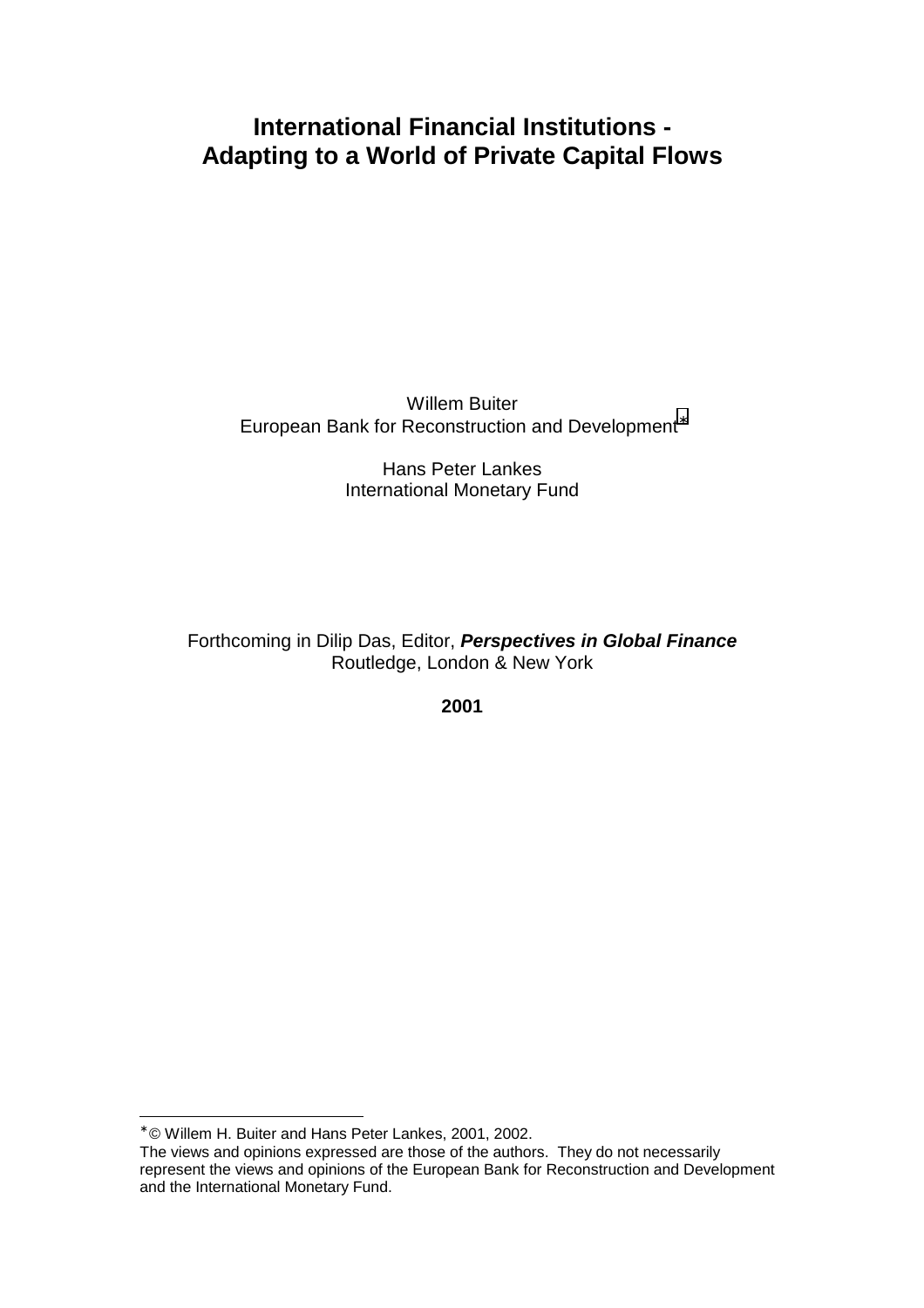## **1.Transforming Global Scenario**

Since the World Bank and the International Monetary Fund (IMF) were launched at Bretton Woods more than 55 years ago, and the regional development banks in subsequent decades, the global economy has undergone transformation in several important respects<sup>1</sup>. Two fundamental transformations have taken place in the role of the international financial institutions (IFIs); both of which are of high significance for the global financial architecture. These changes are: First, globalisation has progressed a great deal over the preceding quarter century. This implies that foreign trade and private capital now play a far greater role in economic development than ever before. Second, the poor performance of statist models of development—so popular in the past—led to a re-examination of the role of the state, which in turn motivated a strong shift towards private, market-based approaches. As a result of these transformations, the private sector and private international finance have become prime agents of economic development.

In this chapter, we discuss how the IFIs can pursue their mandates by creating the conditions for the right kind of market-oriented growth and by forming partnerships with the private sector. We argue that partnership with the private sector calls for significant adjustments in the *modus operandi* of the IFIs as well as for clear principles of engagement. IFIs must complement and catalyse private finance, they must not displace it. A clearly defined approach to supporting private sector development will carry the IFIs well into the 21st century.

# **2**. **A world of private capital flows**

World financial markets have witnessed profound changes over the last few decades. This has included the strong growth of private capital flows to developing countries. Net long-term private flows rose from \$ 48 billion in 1980 (58 per cent of total long-term flows) to \$ 239 billion in 1999 (82.6 per cent of total long-term flows). While 2001 was a turbulent year for the global economy and the global financial markets, long-term private capital flows to developing economies were \$160 billion (81.5 percent of the total long-term flows). The share of net official flows has correspondingly declined, both in absolute and relative terms. They steadily declined and in 2001, they were measured at a paltry \$36.5 billion.<sup>2</sup> If capital flight were taken into account net private flows would, however, be smaller. Private capital flows contribute not only to filling the savings-investment gap in developing countries but also reducing dependencies by diversifying funding sources and, especially in the form of strategic investment. Private capital flows have played a more direct role by transferring technologies, market-oriented behaviour, management skills and distribution channels. Gross flows are therefore as important as net flows in assessing the impact of private capital flows on recipient economies.

 $\overline{a}$  $1$  For a comprehensive account of launching of the Bretton Woods institutions and the regional development banks refer to Das 1986.

<sup>2</sup> These statistics come from *Global Development Finance,* World Bank, 2000 and 2002. For simplicity, we adopt that publication's definition of developing countries here, which encompasses the transition economies of Eastern Europe and the former Soviet Union.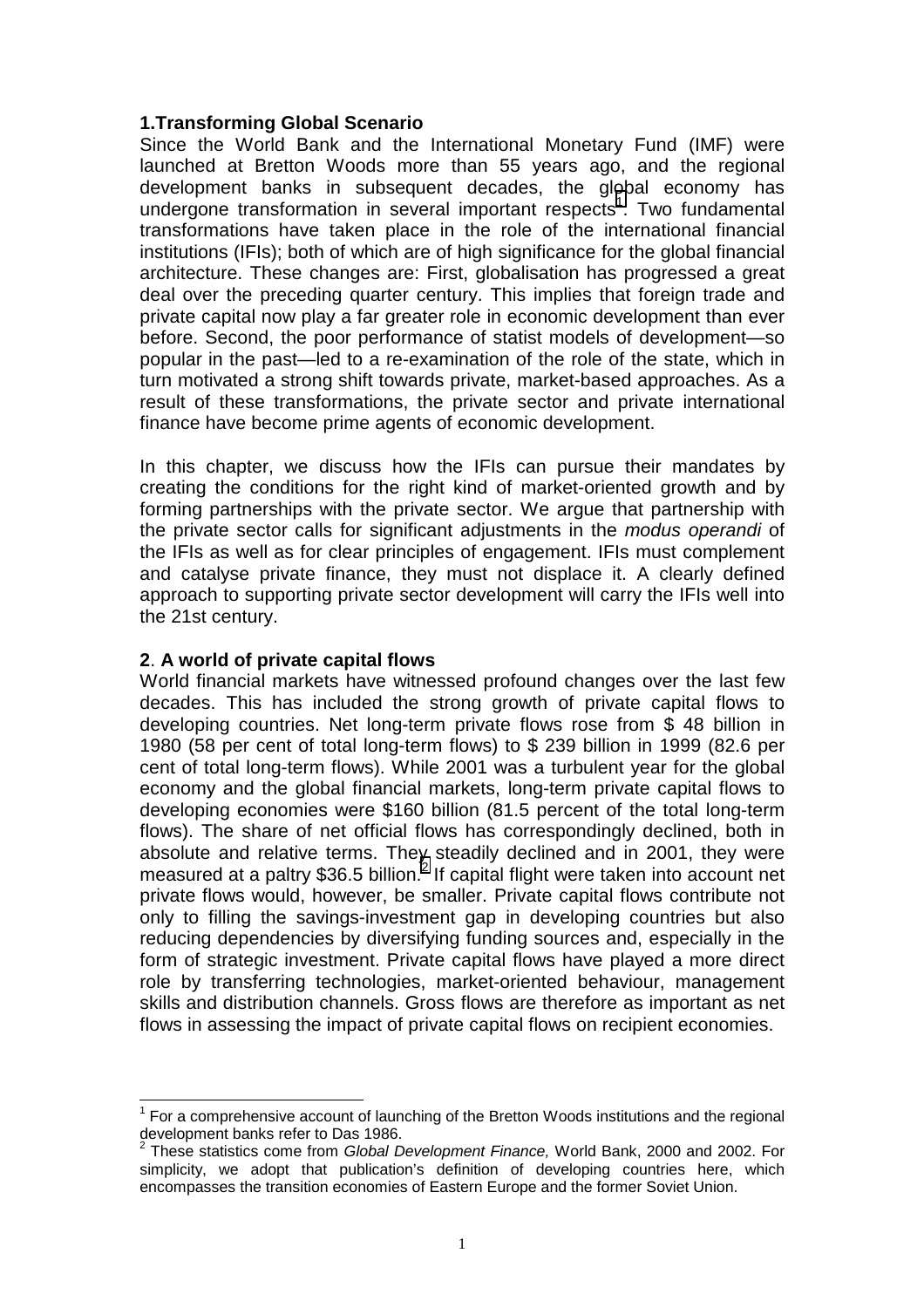There have been negative experiences, such as collusion of foreign investors with bureaucracies in search of competition restraints and privileges, or the downgrading of value-added components in enterprises acquired by foreigners. Short-term capital flows have proved footloose—so much so that they earned the sobriquet of "hot money". Contrary to this, there is a mounting body of evidence that foreign direct investment (FDI) has contributed positively to development and growth.<sup>3</sup> China has not only emerged as a major successful enticer of FDI but has also made profitable use of it. The double-digit real GDP growth during the decades of the 1980s and 1990s in China is partly attributed to FDI.

It is important to recognise that private capital flows remain focused on a small number of developing countries. They were christened as the emerging market economies. FDI flows to the top ten recipient developing countries never fell below 64 percent during the 1990s, although these countries account for only about half of the total population of the developing world.<sup>4</sup> Market size appears to be a major explanation of FDI concentration. Of the top 10 FDI recipients, 6 are also among the top 10 developing countries in terms of GDP<sup>5</sup>. As opposed to this, Africa stands out as one region that relies almost entirely on official flows for external finance. Many countries in the Commonwealth of Independent States (CIS) are in the same position.

The composition of these private flows has seen a marked change over the last two decades. While earlier flows were composed largely of commercial bank debt flowing to the public sector, recent years have witnessed a sharp increase in the level of private sector portfolio flows and direct investment, both of which had contributed little during the 1980s. For example, in 1980 debt flows constituted 89 per cent of private capital flows, whereas FDI constituted 9 per cent and portfolio equity was almost non-existent. In 1999 by far the largest share of net private flows into developing and transition economies was in the form of foreign direct investment (80 per cent of total private flows), followed by portfolio equity (12 per cent) and bonds (10 per cent). As a whole, the group experienced a small net outflow of commercial bank lending. The characteristics of these different types of financing vary on a number of important dimensions, including maturity, risk-sharing, managerial involvement, technology as well as volatility.

The flow of private capital to the transition economies of Eastern Europe and the former Soviet Union has reflected the same broad trends. In a distinct sequence, official funding, FDI, non-guaranteed public and private debt, dedicated equity funds and finally direct local stock and money market

 3 See successive issues of the *World Investment Reports*, UNCTAD, Geneva.

 $4$  These ten countries are ranked in terms of volume of FDI flows during the decade of the 1990s: China, Brazil, Mexico, Argentina, Poland, Chile, Malaysia, Korea, Thailand, and Venezuela.

 $<sup>5</sup>$  Market size is not the only factor. The average ratio of FDI to GDP in the top 10 recipients is</sup> a full percentage point higher than in developing countries as a group. While Brazil, China and Mexico alone account for almost half of the developing countries' FDI, they make up only a little more than one-third of developing countries' GDP. While FDI flows to India, the fourth largest developing country, have increased over the 1990s, it remains  $14<sup>th</sup>$  on the list of developing countries FDI recipients.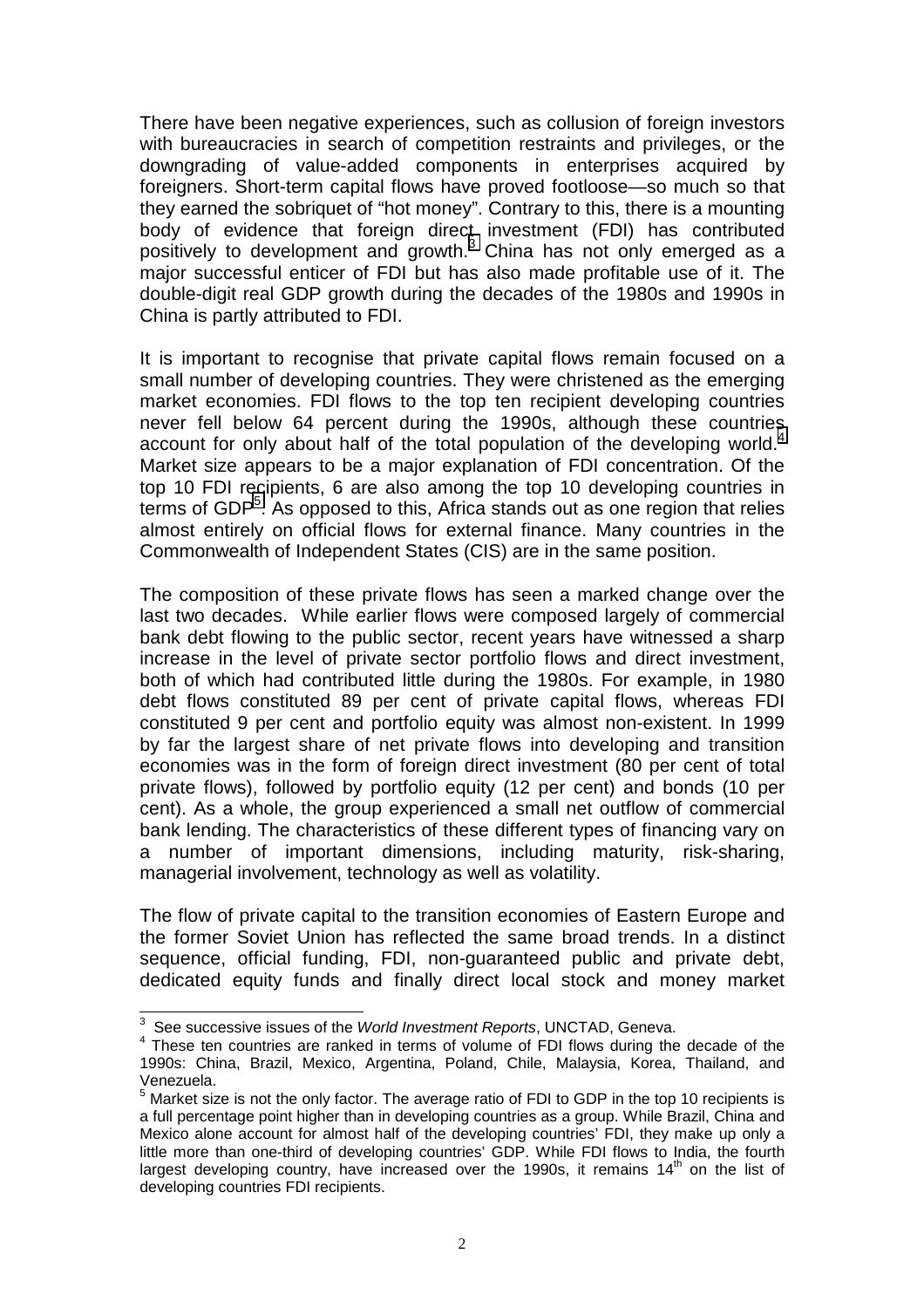investments entered the market successively at 1-2 year intervals. $^6$  At the start of transition, official capital flows increased sharply, while private flows were negligible. Private flows began to exceed net official flows in 1993 and by 1997 they accounted for \$ 58 billion in the seven largest recipient countries.<sup>7</sup> This represented 19 per cent of aggregate net private flows into developing countries, slightly more than their share in developing country GDP (a little under one sixth) and almost twice their population share (about one tenth). <sup>8</sup> These flows subsequently declined following the financial crisis in Russia.

The level and commitment of private capital flows depends crucially on perceptions of risks and returns. These, in turn, depend not only on basic endowments and opportunities but also on the ability to respond to opportunities in an effective, market-oriented fashion, or more generally the 'investment climate' in recipient countries. The investment climate includes macroeconomic stability, structural reforms and the institutional infrastructure, which underpins the market economy (financial institutions, reliable business practices, legal and regulatory framework, tax system etc.). It also includes political stability and consistent, transparent, responsible and "market friendly" behaviour from the authorities. Equally important is the development of human capital and of physical infrastructure, both of which are vital ingredients for the success of enterprise investments.

One reflection of the importance of the investment climate is that the level, location, and motive for FDI into the transition economies are all strongly associated with progress in transition. For instance, leaving out the three oil and gas economies of Central Asia (Azerbaijan, Kazakhstan and Turkmenistan), the rank correlation coefficient for 23 countries between the European Bank of Reconstruction and Development's (EBRD's) average indicator of transition in 2000 and cumulative FDI per capita over the period 1989-2000 is 0.92.<sup>9</sup> This provides strong support for the conclusion that it is the reform process which opens opportunities for profitable investment and which, through its impact on risks and returns, motivates investors to take advantage of them. It also suggests that direct equity investors have carefully evaluated the economic environment and made informed choices.<sup>10</sup>

<sup>&</sup>lt;sup>6</sup> See Hans Peter Lankes and Nicholas Stern, "Capital flows to Eastern Europe and the former Soviet Union", EBRD Working Paper 27, February 1997.

<sup>&</sup>lt;sup>7</sup> Bulgaria, Czech Republic, Hungary, Poland, Romania, Russia, and Slovak Republic. Data from the Institute for International Finance.

<sup>&</sup>lt;sup>8</sup> Source: Global Development Finance: Analysis and Summary Tables, World Bank, March 1998

<sup>&</sup>lt;sup>9</sup> See *Transition Report 2000*, EBRD, London, for the EBRD's indicators of transition. The measure referred to here is the average of scores, on a scale from 1 to 4, along eight dimensions of transition, including large and small enterprise privatisation, enterprise restructuring, price liberalisation, trade and foreign exchange regime, competition policy, banking reform and development of securities markets and non-bank financial institutions. For an empirical analysis of the relation between motives for FDI and progress in transition see Lankes, H.P. and A.Venables, "Foreign direct investment in economic transition: The changing pattern of investments", *Economics of Transition*, Volume 4 (2), 1996, and EBRD, *Transition Report 1996.*

 $10$  Causality also runs the opposite way, from FDI to progress in transition. FDI can have a variety of benefits for the transition process, in particular for successful restructuring and improvements in corporate governance, but also more broadly by educating officials, managers and workers in the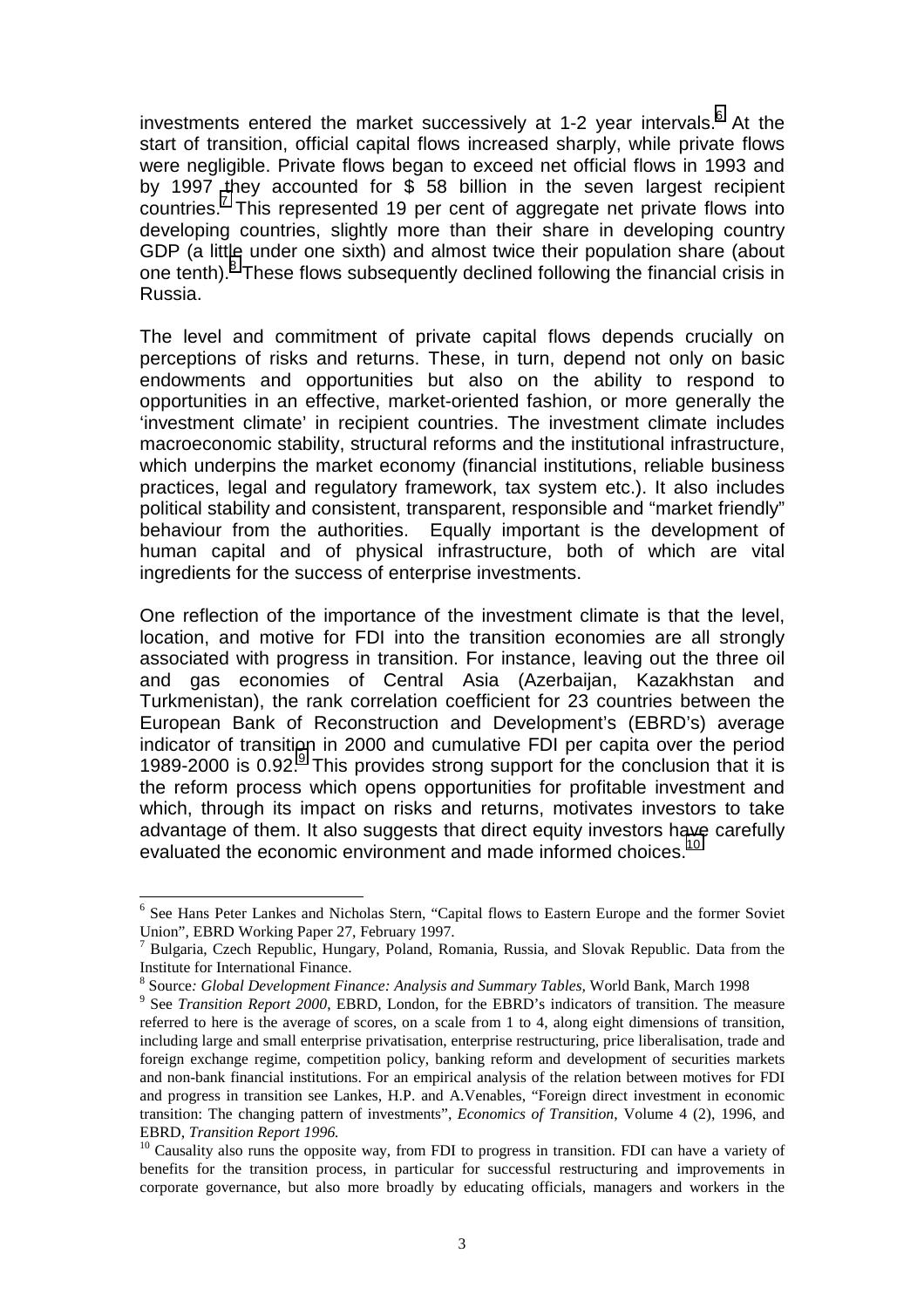## 3. **The role of IFIs in the changing market place**<sup>11</sup>

In general terms the objectives of IFIs have always been poverty alleviation, economic growth and protection of the environment.<sup>12</sup> Traditionally, IFIs have promoted these objectives by working with governments and government agencies. This reflects the ideas and the capital structures which prevailed at the time of their creation. Broadly speaking, the IFIs have pursued these objectives with loans for public sector projects or programmes, technical assistance, and policy-based lending. IFI loans have generally been made to, or guaranteed by, the borrowing states.

The EBRD is different from the other IFIs. Its later foundation and the special circumstances of this foundation pointed to a rather specific objective, namely to foster the transition of its countries of operations to open market economies. The founders took it that the transition would indeed raise living standards over time as well as expanding basic choices and rights of the population.

In the new economic environment, the importance of IFIs and bilateral aid as sources of funds has decreased. While private flows are rising, official flows are constrained by tight budgets following fiscal laxity in the 1970s and 1980s. As budgets get squeezed, official aid, both bilateral and multilateral, has been a vulnerable target. Furthermore, the collapse of centrally planned economies and the poor performance of heavily distorted economies in Africa, Latin America and the Middle East have led to a re-examination of the role of the state in economic development. As a result, there is a growing understanding among developing countries that to achieve market-oriented economic growth, they must create the conditions in which a strong private sector can flourish.

Since the importance of IFIs as a source of funds has decreased while the potential role of the private sector has increased, a central challenge for IFIs is to find ways of fostering development through expanding opportunities for the private sector. They should view the private sector as a prime *vehicle* for the achievement of development goals. In so doing they must seek to ensure that the poor participate in the growth process and that growth is environmentally sustainable. There are two complementary ways in which the IFIs can pursue these objectives:

i) they can help governments create the conditions for the right kind of market-oriented growth;

recipient countries. At this stage in the transition process it seems reasonable to suppose that the dominant effect is from transition to FDI.

 $11$  See also Jacques de Larosière's Per Jacobsson lecture entitled "Financing development in a world of private capital flows: the challenge for MDBs in working with the private sector" which was given on 29 September 1996 at the Annual Meeting of the World Bank and IMF

<sup>&</sup>lt;sup>12</sup> See, for example, the Development Committee Report of the Task Force on Multilateral Development Bank (MDBs), "Serving a changing world", Washington D.C., March 1996. It identified that the role of MDBs should involve reducing poverty, promoting effective government and a strong civil society, protecting the environment, investing in infrastructure and utilities and encouraging private sector development.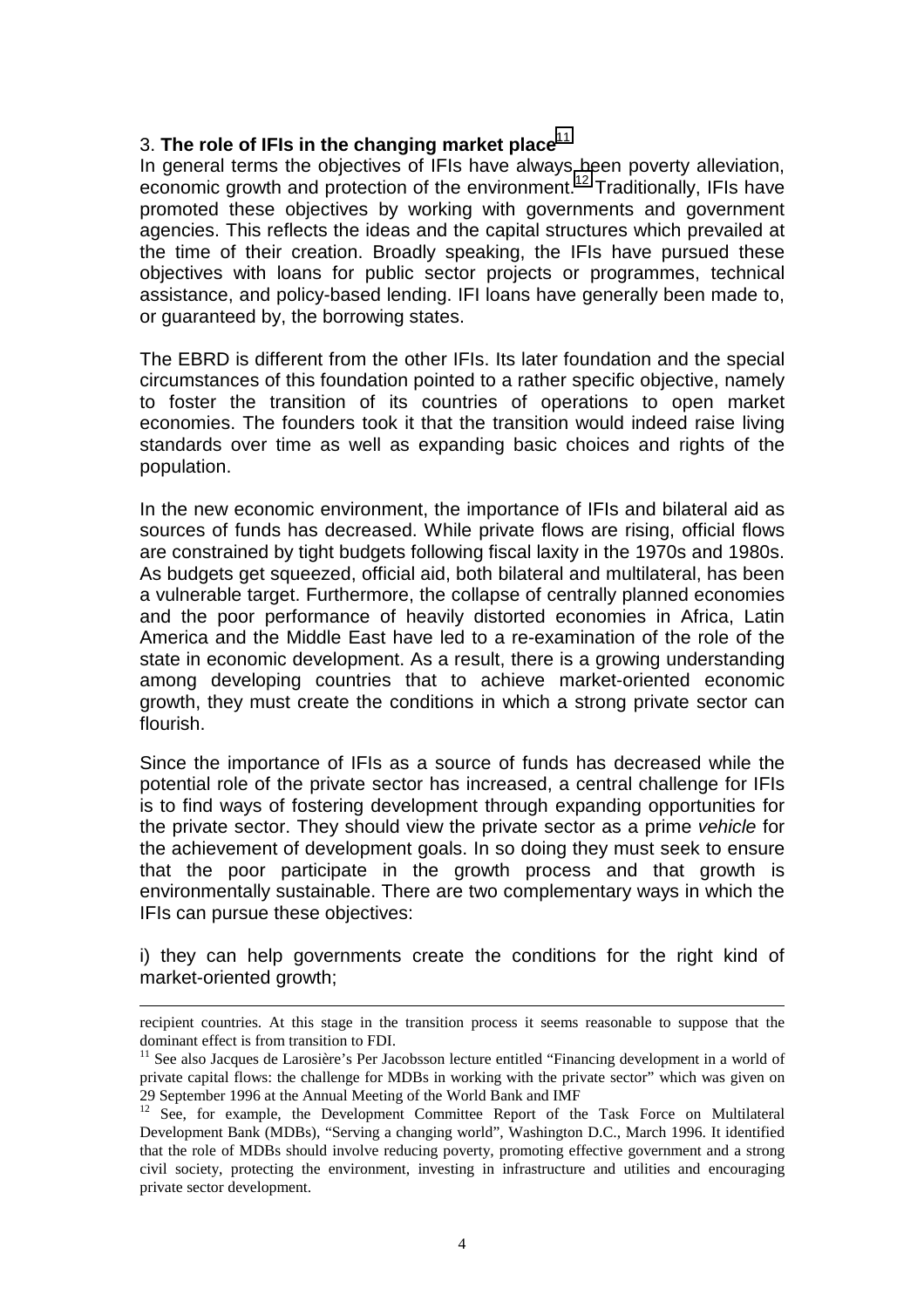ii) they can become participant investors, working with the private sector to expand and improve private capital flows.

The first of these embodies some of the more traditional IFI roles. This involves promoting macroeconomic stability and ensuring the provision of the necessary physical, institutional, legal and regulatory infrastructure. While these basics are crucial to investment and growth, participation in growth requires adequate provision for health and education, which in turn enhance growth itself. Poverty alleviation, however, calls for more than fostering participation. It also involves protecting those who are not in a position to provide for themselves by establishing a social safety net. In the past, the IMF, the World Bank and regional IFIs have played a major role in the establishment of macroeconomic stability, in the assistance with tax, legal and sectoral reform and in the creation of a social safety net through policybased lending.<sup>13</sup> These are all areas that continue to be important for marketoriented growth.

The second approach represents territory that has been less well explored by the IFIs. The IFIs must ask how they can assist more directly in establishing the conditions for the expansion of the private sector. In doing so, they must recognise the increasing - and understandable - reluctance of governments to provide sovereign guarantees; a reluctance that stems from the pressures on public finances and the requirement for hard budget constraints if marketbased incentives are to function effectively. While recognising that there will be important projects (particularly environmental and some infrastructure) for which sovereign guarantees will be necessary, the IFIs should support this resolve and avoid sovereign guarantees wherever possible. This means the IFIs must find new ways of operating; ways that harness private sector finance for broader development goals. The way to do this is for IFIs to work in *partnership with the private sector* and to become *participants in the investment process*.

# **4. IFIs as participants in the process of private sector development**

Partnership with the private sector implies that IFIs must, in important respects, act and think like the private sector and subject themselves to the shifting opportunities and constraints of the market. The challenge, which we discuss in the next section, is to combine such an approach with the active pursuit of IFI public policy objectives. But it is clear that creativity and flexibility are of the essence in responding to market needs and IFIs will have to develop their expertise in a number of aspects of banking which have, so far, been less familiar to them.

There are also a host of other practical implications of partnerships between IFIs and the private sector that will need to be considered. It is likely, for instance, that procedures of most IFIs would have to adapt to the flexibility

 $\overline{\phantom{a}}$ 

<sup>&</sup>lt;sup>13</sup> It should be remembered that, while the IMF has always been directly concerned with macroeconomic stability, the World Bank transformed itself from an infrastructure bank to a development bank in the years of the Presidency of Robert McNamara (1969-82), with structural adjustment loans appearing only at the end of that period.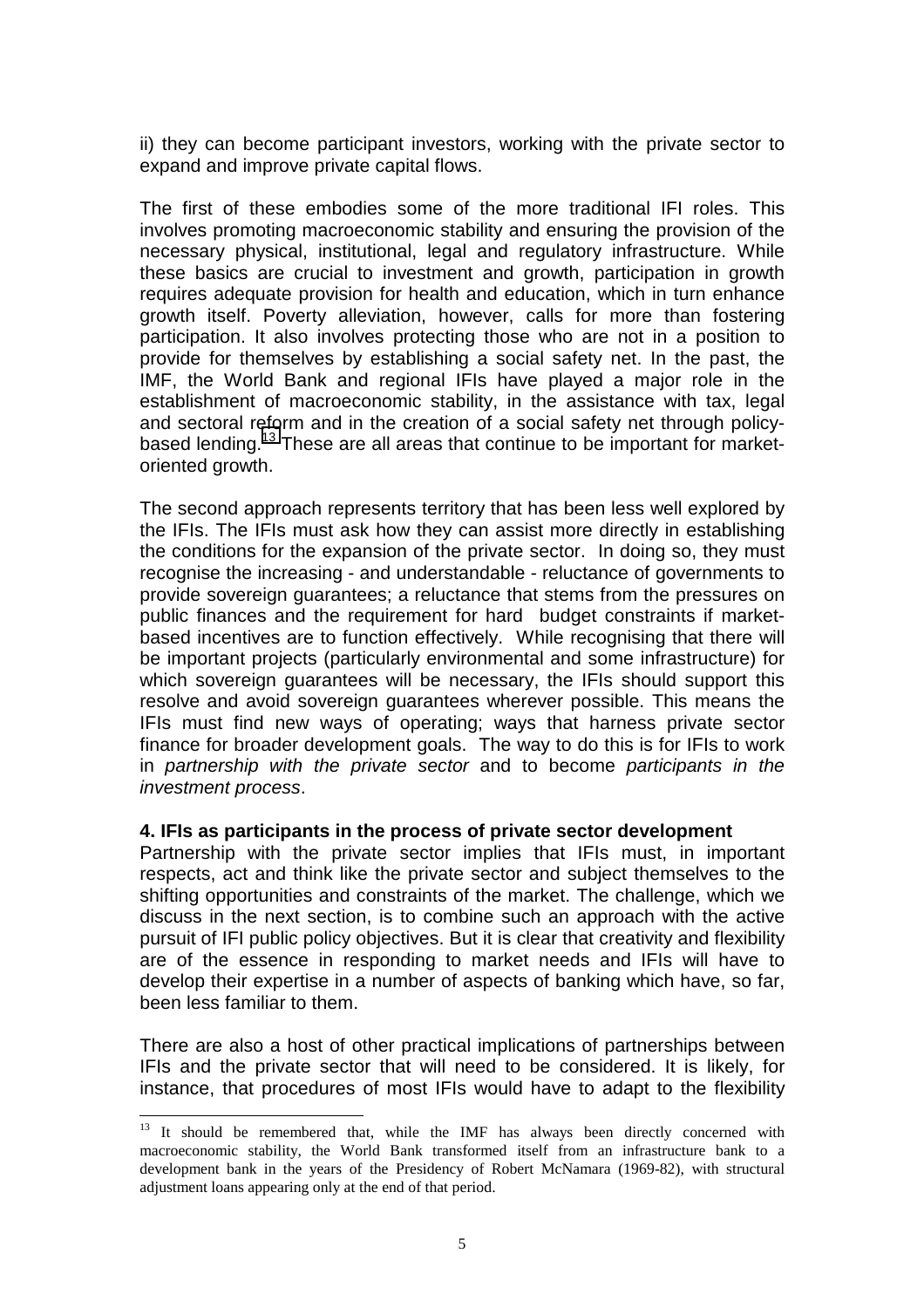and confidentiality required of private sector operations. This does not always sit easily with public sector accountability. A move away from sovereign guaranteed lending will also call for a new risk culture and the know-how required for the analysis of commercial risk.

Despite the constraints under which IFIs inevitably operate, there are nevertheless good reasons why the private sector would often have an interest in teaming up with them. IFIs bring a number of strengths to such partnerships. First, they are endowed with a capital structure that helps them to absorb many of the risks associated with taking a lead in high risk environments.<sup>14</sup> Second is the relationship they have with governments in developing countries that enables them to reduce political risks for a project in a way which commercial banks cannot. This relationship also means that a government will often have more confidence in a project if an IFI - which has a duty to protect its members' interests - is acting with a private partner. A third strength which IFIs have is their knowledge of, and experience in, these regions. Finally, this experience and their access to technical assistance mean they can mitigate the risks involved in project development. Without the project development support of IFIs, many projects would never get off the ground.

#### **5. Operational principles guiding partnerships with the private sector**

Recognising their resource limitations the IFIs must be selective in their approach. They must build on their strengths to expand the frontiers of private sector development and not simply displace the private sector in activities it is well-prepared to undertake on its own. And they can be effective in this task only if they themselves set an example of sound and well-run institutions. Thus they require clear operational principles.

We see three principles which should govern the activities of IFIs in this area. At the EBRD we call them transition impact, sound banking and additionality. Any project we select must meet all three criteria. They ensure that our activities make a broad contribution to the transition process. Closely related to the transition criteria is the promotion of sound environmental practices, a principle strongly grounded in the EBRD's mandate.

*First and most importantly, IFI projects should have a* w*ider development or transition impact*. This is in fact more than an operating principle, it is the basic purpose of the IFIs. If the investment projects supported by IFIs are to facilitate private sector development, they should be appraised in relation to their influence both on the investment climate - discussed above - and on the ability of enterprises and financial institutions to respond to it.<sup>15</sup> Each IFI has to develop methods which focus on its own mandate. For the EBRD, this is

<sup>&</sup>lt;sup>14</sup> This includes their preferred creditor status (which mitigates rescheduling or default risk), their conservative gearing ratio and their strong shareholder support in both industrialised and recipient countries.

<sup>&</sup>lt;sup>15</sup> The dividing line between the "climate" in which private agents act and the ability to respond is not always clear cut (i.e., some issues could be placed on either side of the divide), but it is nevertheless a helpful distinction for some purposes. The analysis of transition impact which follows focuses primarily on the ability to respond, but also covers some aspects of the investment climate.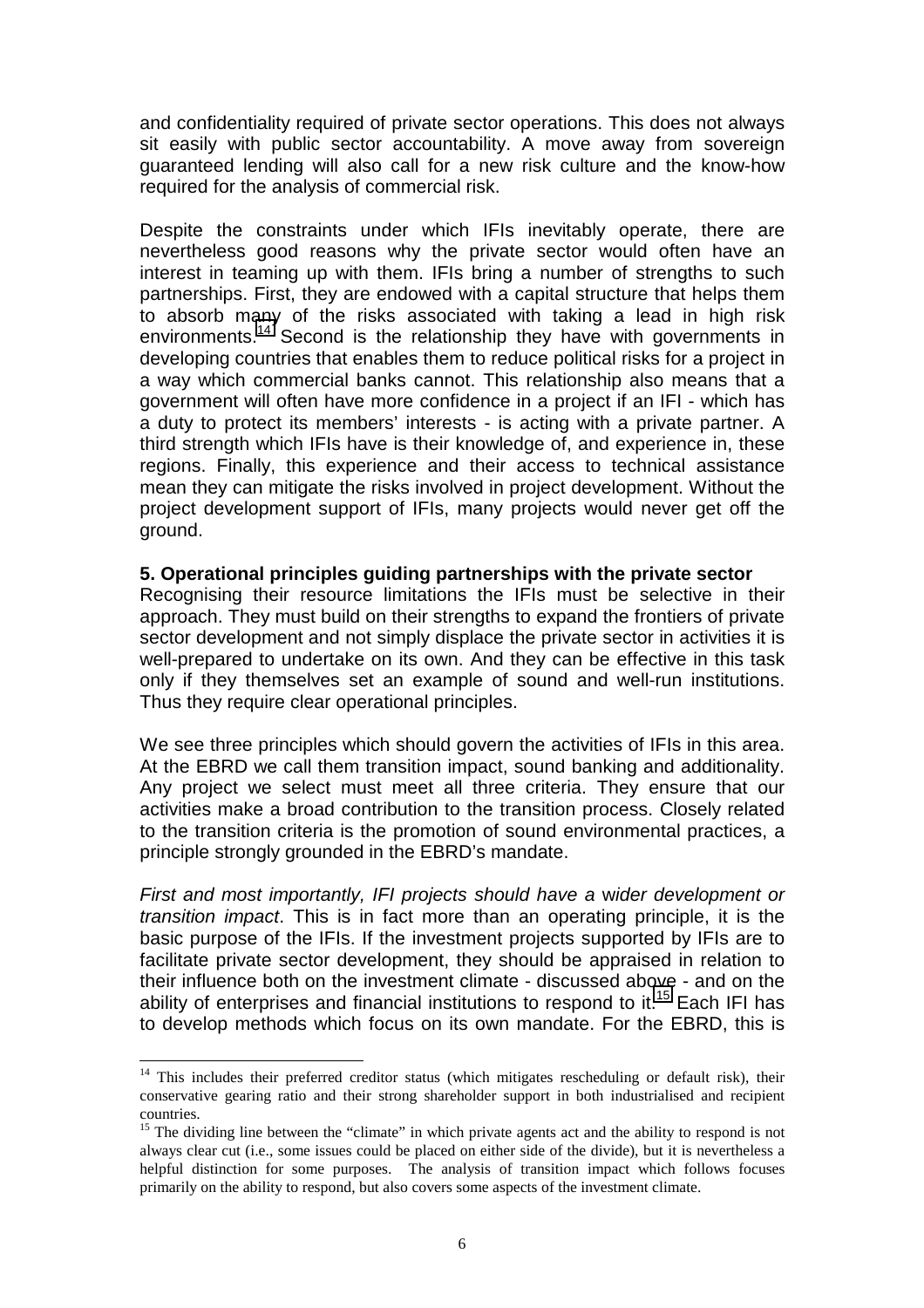the promotion of the transition process, but analogous methods can be developed for other objectives.

The public and private sector projects supported by IFIs can have a number of qualitative characteristics that serve to advance private sector development. The key foundations of a market economy are the markets themselves, institutions and policies that support and promote markets, and market-based conduct, skills and innovation. Project selection and design should embody an assessment of project impact along these qualitative dimensions, in addition to traditional economic rate of return criteria and an analysis of environmental impacts. Box 1 provides a more detailed breakdown or "checklist" of transition impact.

*Second, sound banking should be adopted and implemented with the highest integrity*. The financial return to the IFI should be commensurate with the risk. Sound market-oriented development cannot be promoted by investments, which are commercially unsound. By ensuring their projects are financially sound and viable, IFIs set an example and establish important standards in accounting, disclosure and corporate governance. The rigorous application of this principle also ensures the financial health of the institution itself. This is crucial for credibility. IFIs must show their shareholders that they are running a tight ship and using resources effectively if the continued support of shareholders is to be justified.

*Additionality is the third key principle of IFI involvement*. The privileges enjoyed by IFIs – including, above all, their capital base – would often allow them to displace private funding or provide an unfair competitive advantage to their private partners. This cannot be the objective of IFI support. Instead they should stimulate the private sector into operating in areas or in manners in which it would not otherwise be ready to operate. IFI additionality can arise in two ways: the IFI contributes financing which is not available on reasonable terms elsewhere; and its involvement exerts a profound influence on the generation, design and implementation of a project. Good project design will help achieve both sound banking principles and development or transition impact.<sup>16</sup>

Meeting the three criteria does not necessarily imply seeking to maximise each in every project. What is important is that they are satisfied by the portfolio of activities as a whole. Sometimes the pursuit of particularly safe investment opportunities is warranted if it enables the IFI to take riskier positions elsewhere. Trade-offs may also exist between limiting the cost of developing projects and enhancing their transition or development impact.

 $\overline{\phantom{a}}$ 

<sup>&</sup>lt;sup>16</sup> IFIs must have clear policies on how additionality is to be assessed. At the EBRD we have established a two-part "additionality test" which is carefully applied in our project selection process. (i) EBRD *pricing* is pressed upwards relative to the "market". Relevant evidence on the market includes interaction with the client, knowledge of funding requests from commercial banks, and reactions from competing funding sources. (ii) *Other terms* are pressed that influence a project's design or functioning in ways that are crucial for wider transition or development impact. Depending on circumstances, EBRD adopts a strong stance regarding issues which include governance, procurement, the environment, and the regulatory framework. Clear negotiating positions along these lines help ensure that IFIs do not compete with the private sector, but complement and catalyse it.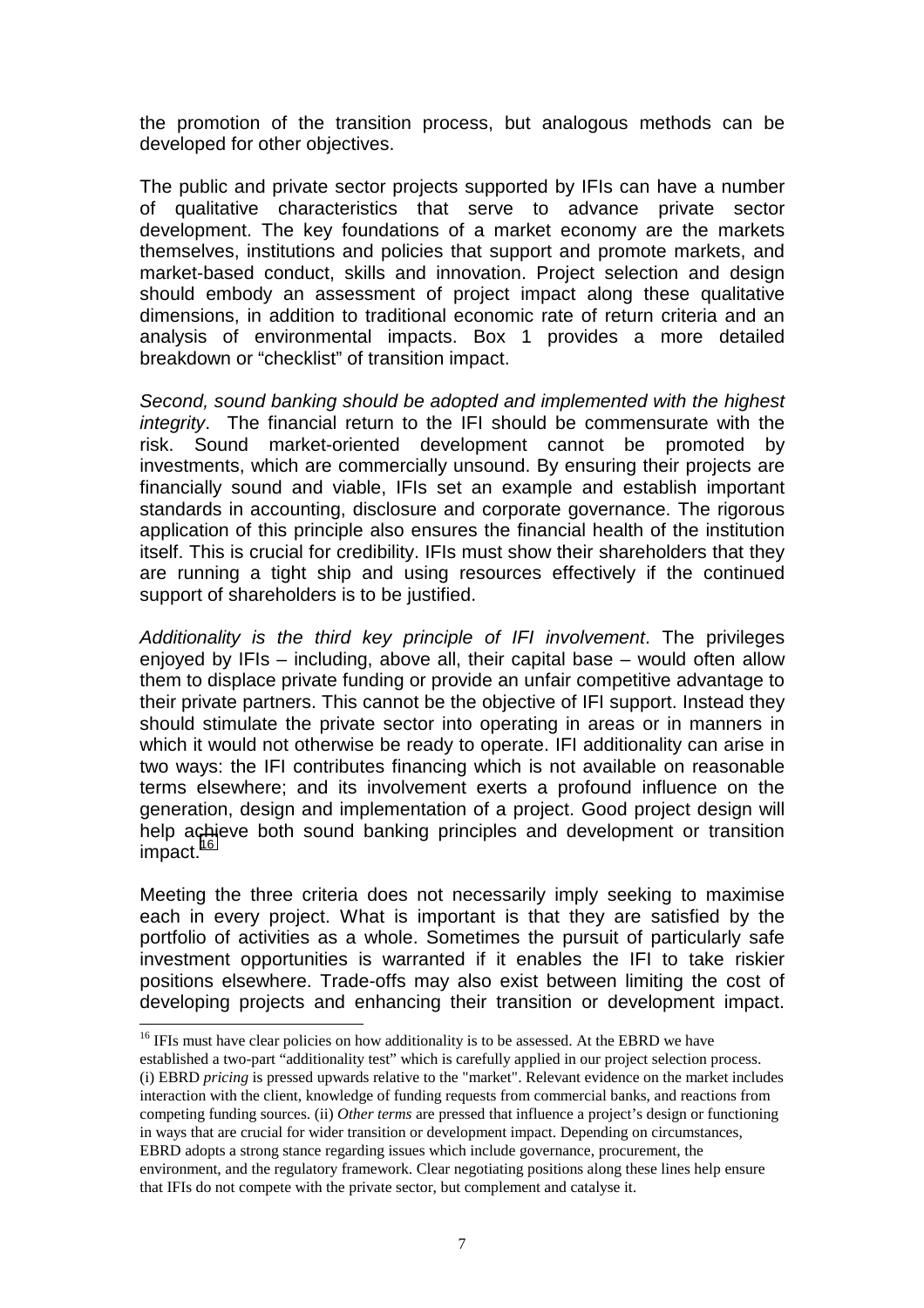Again, the most sensible approach would be to consider the characteristics of the portfolio as a whole rather than individual projects.

Flexibility - both in terms of attitudes and instruments - is also needed in other respects. The activities of IFIs must change as countries develop and finance becomes more widely available to different segments of the market. This process of constant change should be key to IFI participation in the investment process. They must, in a sense, lead the way and open opportunities for private investment flows to follow and not prolong their involvement once sufficient private capital is available. We have seen this very clearly at the EBRD where we graduate our activities from one market segment to another as alternative sources of finance develop in some areas, and new, as yet unexplored opportunities, become practical possibilities.<sup>17</sup>

 $17$  The importance of IFIs operating at the frontiers of private activity is developed further in Jacques de Larosière (1996).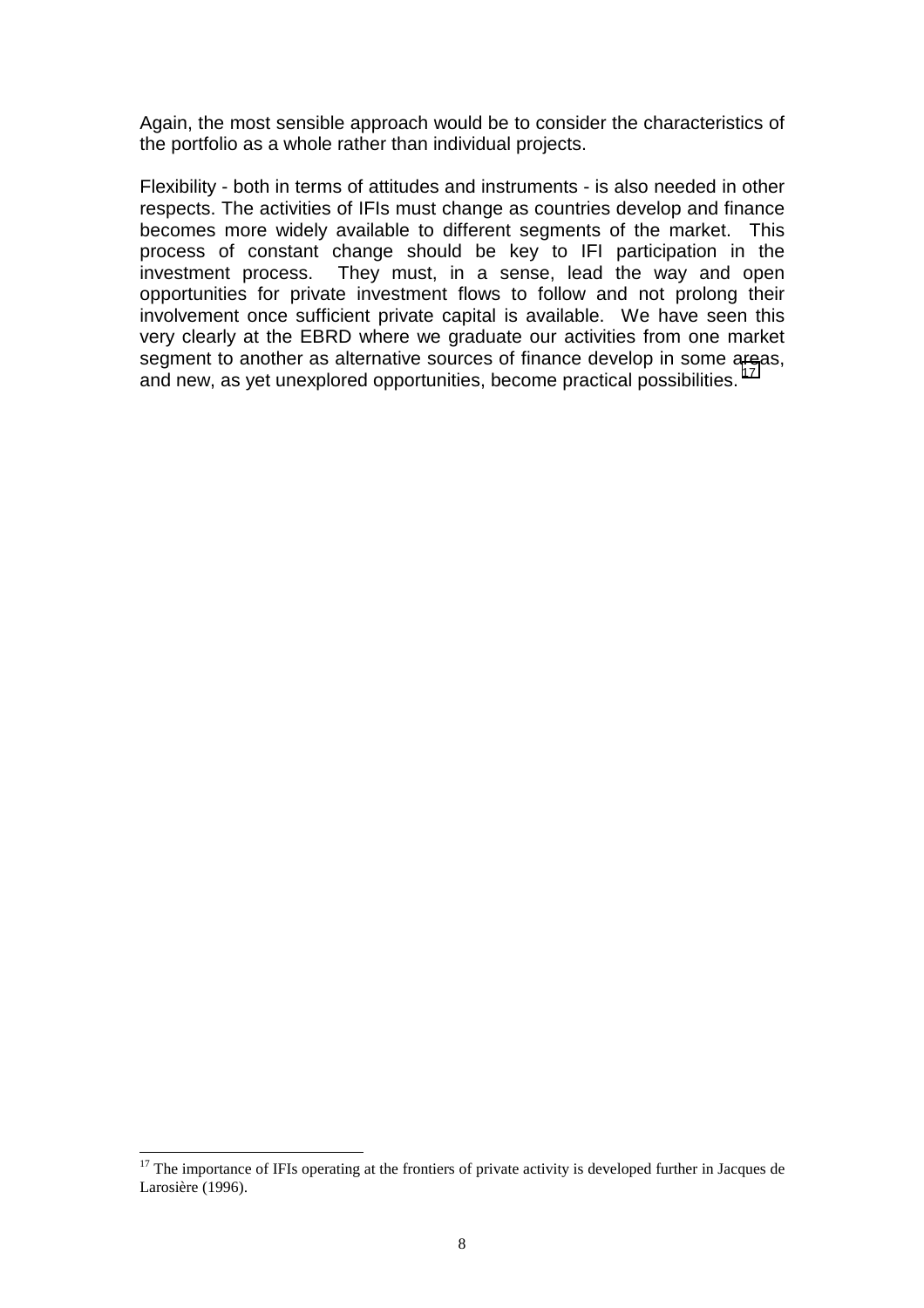#### **Box 1: A checklist for transition impact**

While in principle the impact of projects could be appraised with the help of sufficiently sophisticated cost-benefit analysis (CBA), in practice conventional CBA is ill-suited to capture the diffuse benefits of structural and institutional change and learning. However, the impacts embodied in these qualitative characteristics are intertwined with those captured in the analysis of economic rates of return and environmental benefits and the three analyses should be taken together in assessing projects (and in practice, it is fairly straightforward to avoid double-counting).

#### **Contributions to competitive market structures**

- A project or series of projects can *promote greater competition* in its sector of activity by creating a market or by altering the structure of an existing market. Increased competitive pressure is likely to improve the efficiency with which resources are used, demands are satisfied, and innovations are stimulated.
- A project can also help to *increase competition in other markets*. There are two important ways in which markets can be extended and their functioning improved by projects: through interactions of the project entity with suppliers and clients and through project contributions to the integration of economic activities into the national or international economy, in particular by lowering the cost of transactions.
- To be effective, the contributions to the structure and extent of markets must be sustained. This can be achieved through projects which have a *strong demonstration effect* and, if necessary, through IFI support for more than one project in a particular sector of a country ("clustering" of projects).

#### **Contributions to institutions and policies that support markets**

- A project may result in *increased private ownership* through privatisation or new private provision of goods and services (including, importantly, the entry of new small businesses). This can generally be expected to strengthen market-oriented behaviour, innovation and entrepreneurship. Private ownership is also complementary to, and often a condition for, competitive markets.
- The process of investing in a project can contribute to the *reform of policies*, governmental institutions and practices that serve to enhance the investment climate though a project-related policy dialogue and the ability of IFIs to mitigate certain types of political risks. Examples include: improvements in the functioning of regulatory institutions and practices and contributions to laws and practices that protect or strengthen private ownership and the open economy. This is particularly relevant where not only the project entity benefits, but also other investors.
- The IFI can also take an active approach to the restructuring of problem projects in order to *establish and enforce standards of due legal process* with regard to creditor and shareholder rights and ensure that "market exit" works. This may imply consciously galvanising creditor interests in restructuring situations, co-chairing or participating in debt negotiations and debt-equity swaps, calling on loan security, engaging in high-profile court cases, and seeking to state the IFI's position publicly.

# **Contributions to market-based conduct, skills and innovation**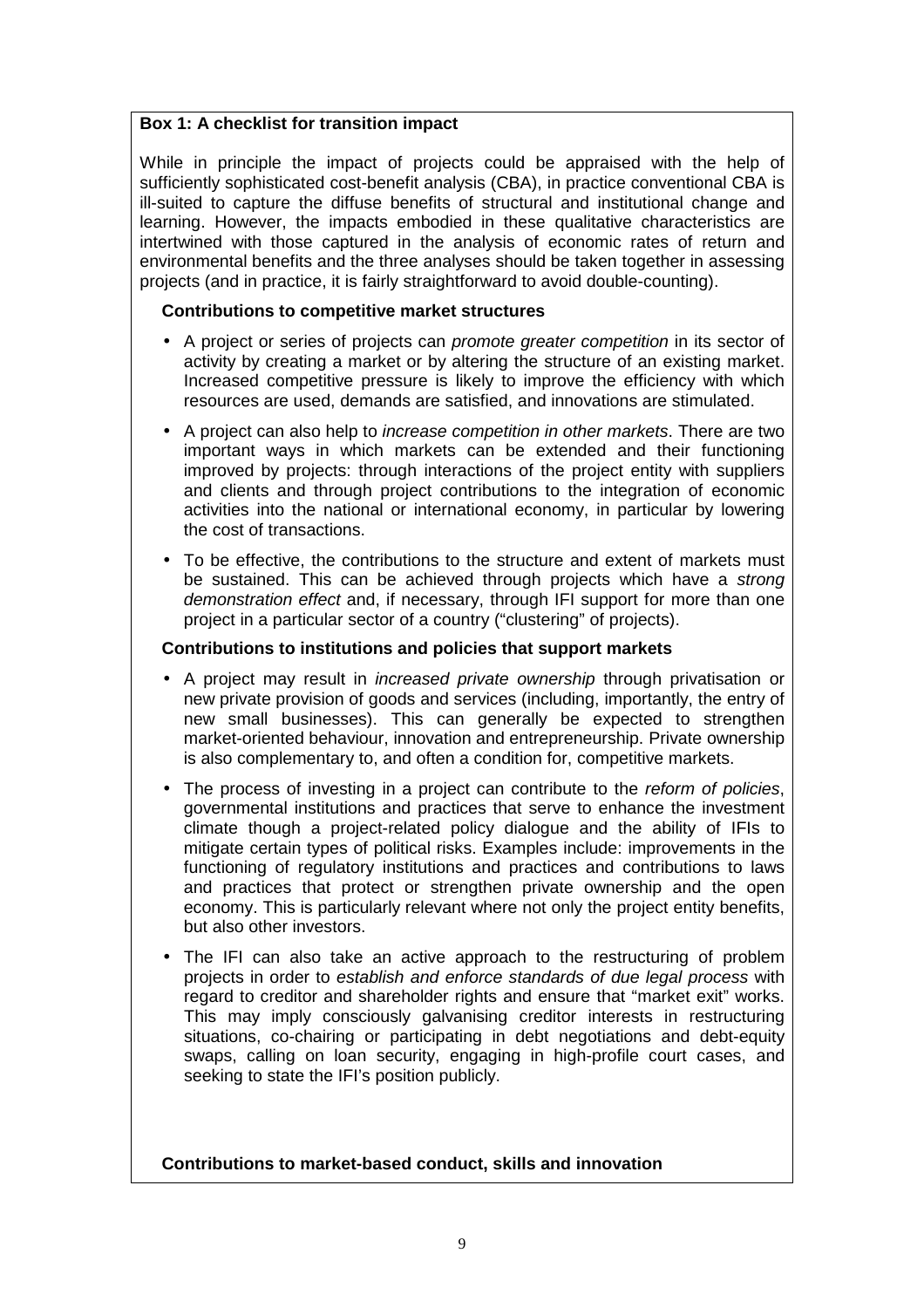- A project can contribute directly to providing and *improving commercial skills* and technological know how. Commercial skills can include accounting, banking and finance, management, marketing and procurement. Skill transfers are often complementary to other project impacts such as institution building and expanding market competition.
- The transfer of skills and technology can have a particularly strong impact on development or transition by showing other enterprises what is both feasible and profitable and thereby *inviting replication*. Examples of demonstration effects relevant to development or transition are: (i) products and processes which are new to an economy, (ii) ways of successfully restructuring companies and institutions and (iii) new methods and instruments to finance activities
- By *strengthening corporate governance*, a project can foster more effective private ownership of enterprises, and thereby enhance the legitimacy and functioning of the market economy and of private property. Demonstrating effective approaches to corporate governance can be particularly important in transition economies, where there is little recent experience with private ownership. Measures to strengthen private domestic financial institutions can be complementary to more effective corporate governance.

While the selection and design of projects with one or more of the above characteristics should be a fundamental principle guiding IFI support of investment projects, the potential impact does not end at this point. Rather, the experience of investing and operating investment projects can and should inform the policy dialogue with governments. A challenge for the IFIs is to strengthen the mechanisms through which this feedback from private sector experience to government policies, institutions and behaviour takes place.

# **6. Forms of partnership and sectoral considerations**

IFI collaboration with the private sector can take a wide variety of forms. There is no obvious limitation on the financial structure of interventions, which can range from straight equity to quasi-equity instruments and debt, underwriting and guarantees. Intervention can also take the form of introducing financial instruments to capital markets, for instance through IFI treasury departments. We cannot discuss these different forms of intervention in detail here, but it is useful to consider particular sectoral challenges and possible IFI responses.

Development or transition impact can be achieved in most sectors of economic activity. In each case, the strength and value of impacts is determined by context. It is obvious, for instance, that a demonstration effect is particularly valuable where the technique, behaviour or product to be demonstrated is relatively new to the "audience" and there is scope for replication. In many cases, it is immaterial whether the vehicle for IFI impact is a candy factory or the national power grid. In fact, the EBRD's experience has shown that cooperation with foreign and local investors in the general industrial and services sectors can have far-reaching benefits in terms of the functioning of markets, market-oriented behaviours and institutions. Nevertheless, because of the strategic role played in any economy by the financial system and the infrastructure these sectors can offer particularly interesting challenges for IFI involvement.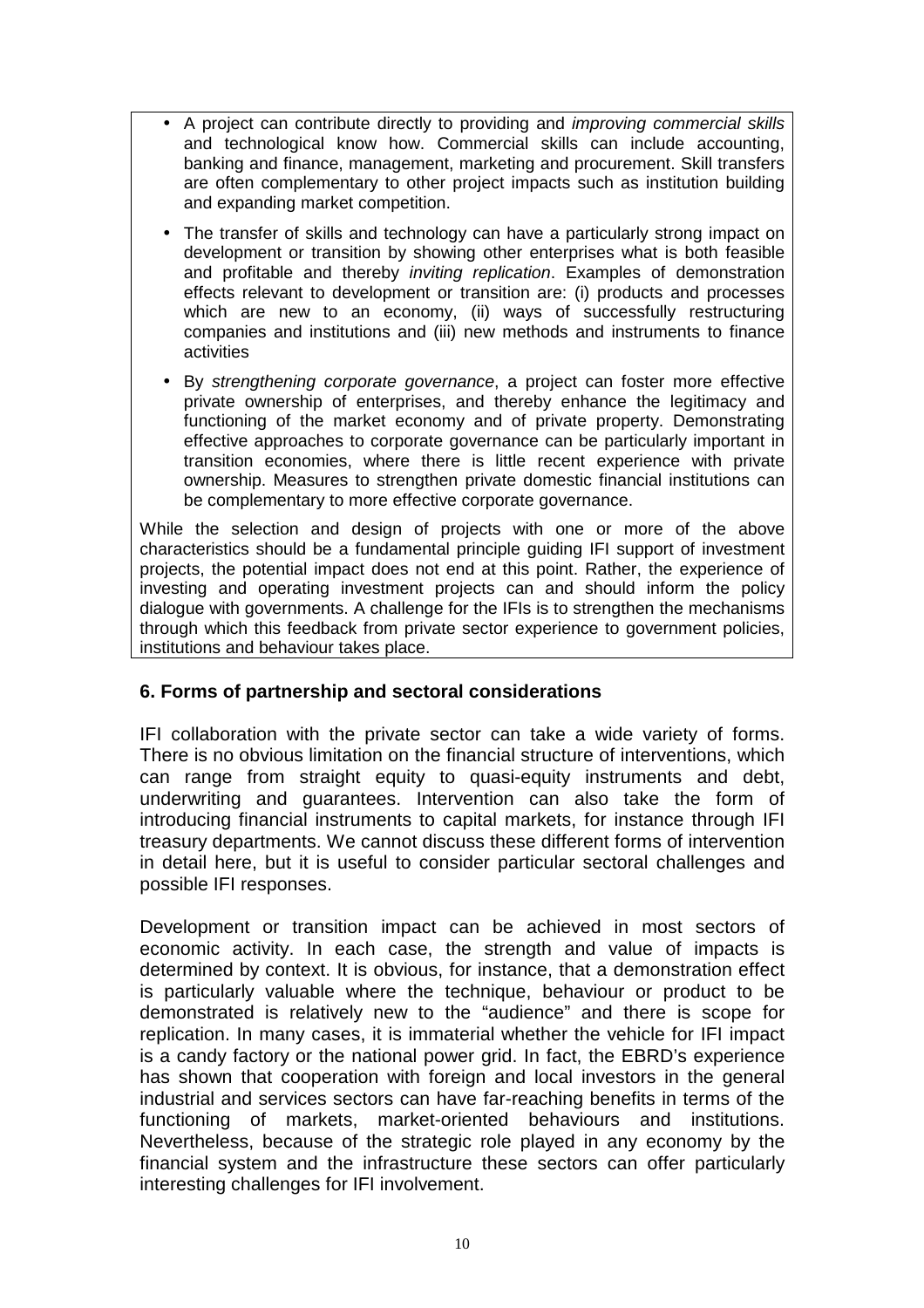### **Partnerships in the financial sector**

IFIs can help build financial institutions by putting in place the funding needed to implement projects or strengthen their capital base by investing in them. This is a vital task in the transition but also in a broader development perspective. A market economy requires a well-functioning financial sector. It fulfils the crucial task of financial intermediation, i.e. collecting savings and allocating them to fruitful investment. But it also takes steps to ensure that borrowers recognise the obligation to pay and will be in a position to repay, thus imposing hard budget constraints in the economy at large. Strengthening local financial institutions is therefore a priority in any developing country.

At the EBRD the collaboration with banks, which has taken the form of cofinancing, credit lines, equity and mezzanine finance or syndications, has proved extremely fruitful. We are working directly with 188 local banks in our countries of operations (66 of them on an equity basis), and we have worked with more than 100 international banks through our syndications programme in the past seven years. While we bring capital to all these investments, our involvement provides different benefits for different partners. To international banks we provide an umbrella of political comfort derived from our long-term relationships with governments and our preferred creditor status. To local banks we provide much needed medium-term capital and we can assist in their institutional development.

An area that is receiving increasing attention is the reform of social security systems, and in particular the involvement of the private sector in providing for old-age income security. Pension reforms that introduce privately managed individual retirement accounts will have a broad impact on how economies operate. Successful reform depends on the existence of a solid private pension fund management sector, on capital markets that fulfil some basic conditions (regarding liquidity, depth, and diversity of instruments), and on reliable regulation. In working with the private sector (in addition to providing advice at the policy level) IFIs can support such reforms by strengthening the institutional basis for their implementation and thus increasing public confidence in them. Both the EBRD and the International Finance Corporation (IFC) have invested in pension fund management companies to ensure that funds are professionally managed, prudent investment guidelines are followed, a level playing field is maintained, acceptable service levels are offered and accounts are transparent. A similar role can be played by IFIs in other non-bank financial institutions, such as insurance and mutual funds.

A further area where IFIs can play an important role is in promoting the availability of equity and especially venture capital. Equity is widely sought after in developing economies, particularly by small and medium-sized enterprises. IFIs are well placed to participate in funds and help attract institutional investors, such as pension funds and mutual funds, into these countries. In this way they can also help to strengthen nascent capital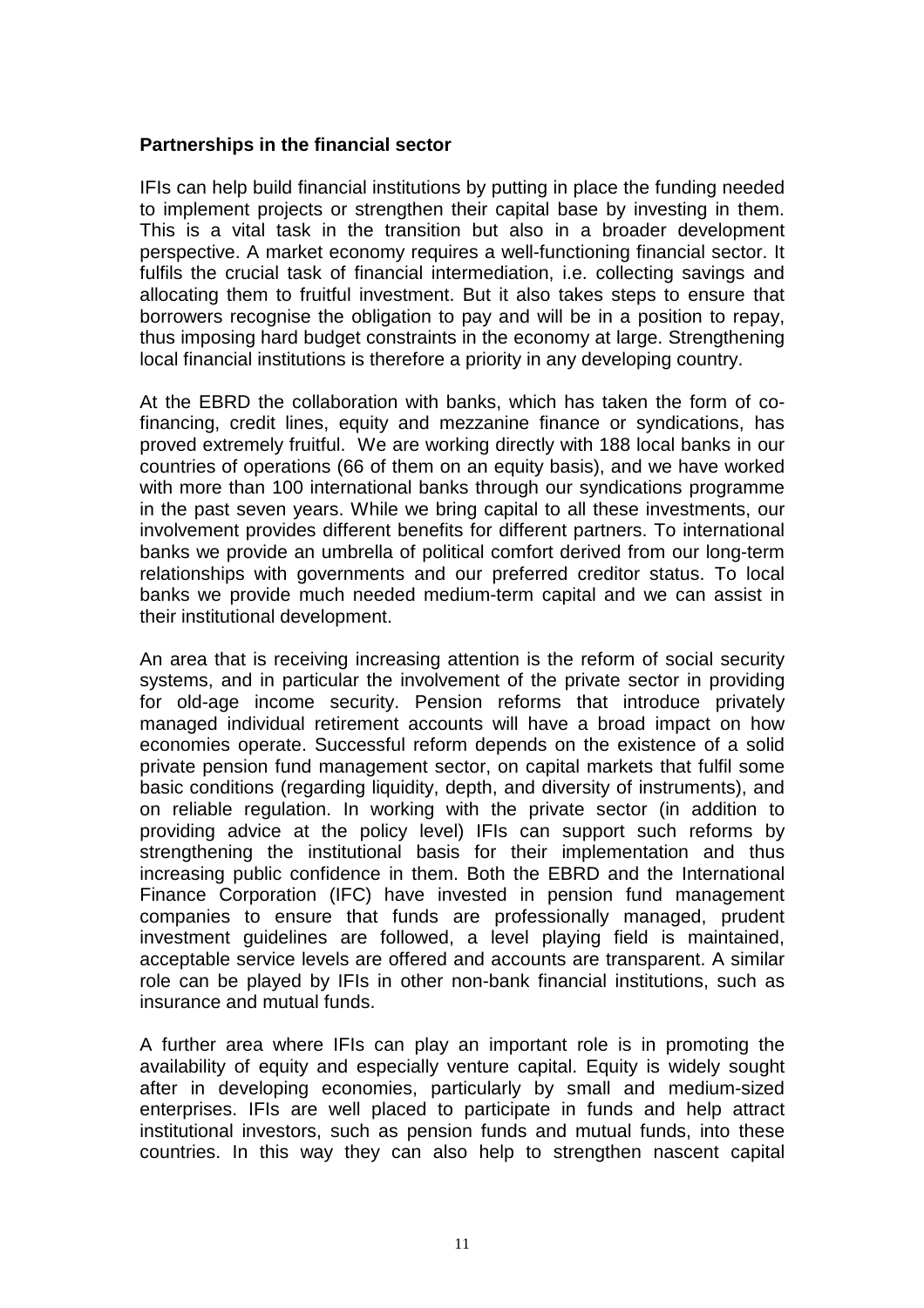markets. By being early in the game and showing good management and professionalism, they can provide a strong demonstration effect.<sup>18</sup>

# **Partnerships in the infrastructure sector**

The financing of infrastructure has been a traditional focus of IFI activity. An efficient infrastructure is of crucial importance to private sector development. However, the financing needs here are particularly large. Given that most countries are today facing severe budgetary constraints, this funding has become difficult to raise from traditional methods. Infrastructure is becoming more commercially oriented, an approach that can lead not only to the strengthening of operations, and improvements in efficiency, but also opens up access to private finance. Private funding with no recourse to the sovereign introduces important market disciplines which control costs, provide revenues and allocate risks. At the same time, private involvement calls for a strong and reliable regulatory framework, which remains a key challenge in many developing countries. While the potential for private involvement varies across sectors (being greater for example in telecommunications and power than in roads), there is significant scope for expansion in all sectors. Despite a rapid increase in recent years, private funding for infrastructure still represents only around 10% of the total in developing countries.

When looking at private sector involvement in infrastructure, the starting point in most countries and sectors is a public monopoly which is either national or local in scope. Keeping this in mind, one can distinguish three levels at which infrastructure can become commercially oriented. At the very basic level authorities can begin to operate the public sector in a manner which reflects more closely the ways the private sector operates. This means paying close attention to revenues, costs and market demands. It also involves creating a governance structure which provides clear goals, makes management responsible for performance and allows them independence to carry out their tasks. This may involve bringing in a private sector partner on an advisory basis. Alternatively, governments can seek the limited entry of new private providers through various forms of public/private partnerships. This approach involves more active private sector participation, usually as an operator. Potential areas include independent power plants, cellular telephone networks, toll roads, municipal services, ports and airports. The basis for this involvement is usually some type of concession. The third alternative is for governments to opt for full privatisation of some public services.

Both the IFC's and the EBRD's experience show that IFIs are well placed to develop financing structures which encourage such private sector participation: structures which are simple, cost-efficient and can be easily replicated. Careful design and innovative use of the wide variety of IFI instruments are key to succeeding in this area. Risk allocation is also key. IFIs should not only share the general project risk with private partners (through

 $\overline{\phantom{a}}$ 

<sup>&</sup>lt;sup>18</sup> Capital markets development can also be supported by a variety of other means. At the EBRD, for example, we are working to improve the legal basis for share ownership; by participating we help launch share privatisations; we are improving accounting and registry procedures, and we are ourselves issuing benchmark bonds in the local currencies of some of our countries.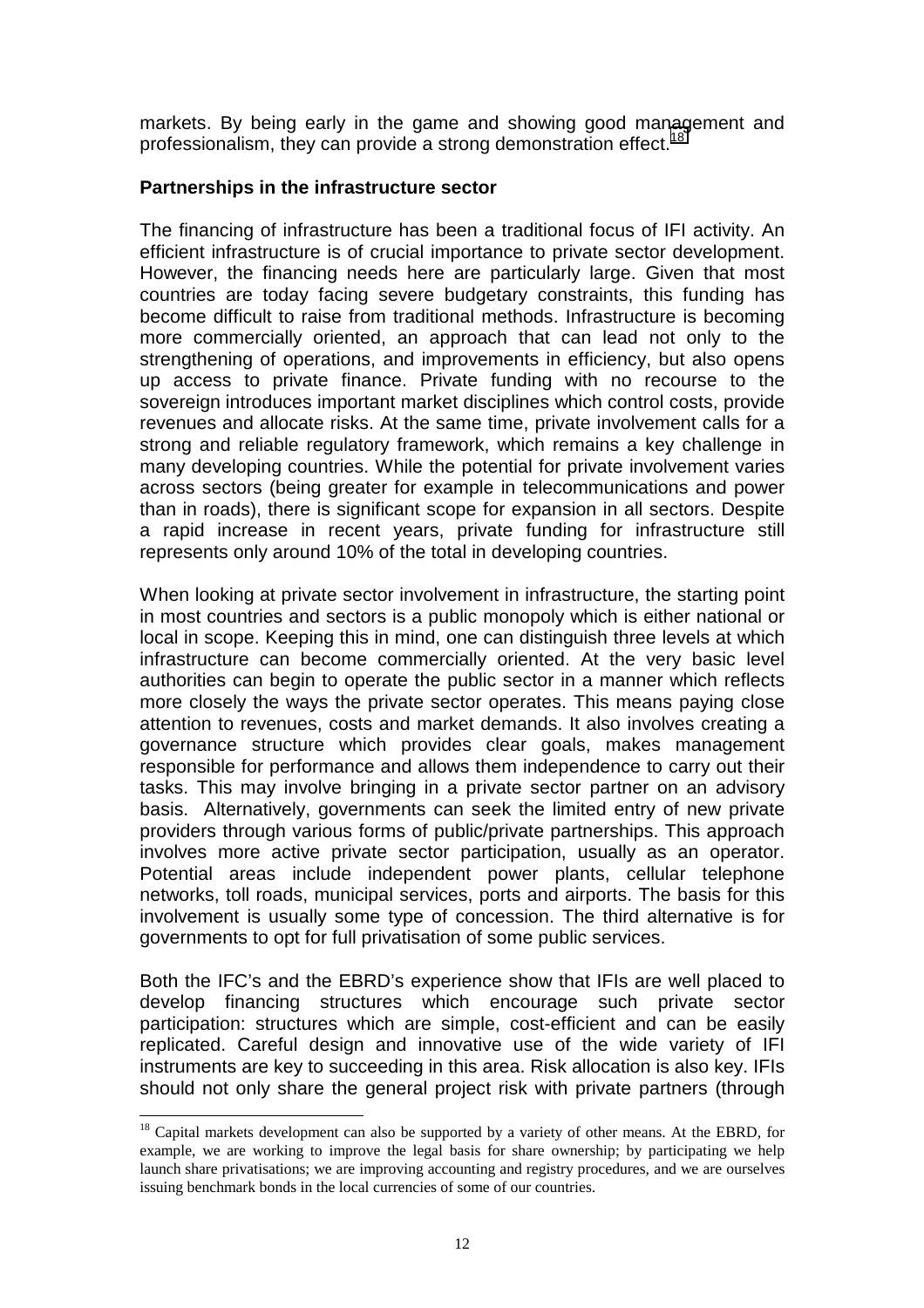equity or non-recourse debt), they should also assume those risks that they are well placed to mitigate. These tend to include general economic and political risks and risks arising from shifts in regulatory regimes.

The difficulties involved in structuring and implementing such projects must not be underestimated. Not only do they require strong political backing from countries, they often require the enactment of specific legislation or the introduction of the necessary regulatory environment to support them. Furthermore, these are often complex projects to develop and certain costs tend to be front-loaded. Nevertheless, it is precisely this complexity, in which political, regulatory and commercial elements are interwoven, which creates the scope for valuable contributions by the IFIs.

# **7. Concluding remarks**

The new focus on market-oriented economic development is here to stay. So too are the private capital flows. The task of the IFIs must be to facilitate these processes. The IFIs have the potential to further expand the frontiers of private sector development. To do this they must continue to adapt. They must build on their strengths. In this article we have tried to explain how. The IFIs must continue to work with governments, but they must also go beyond this and participate directly in the private investment process.

Private markets and private flows are powerful forces. The availability of a strong and dynamic partner in the development effort represents a great opportunity for the IFIs. The IFIs can help harness these forces. In so doing, it is crucial that they subject projects to clear principles of selection and design. It is also crucial that they work together. The tasks are immense and each IFI has its own strengths. They must exploit their comparative advantages to the benefit of the countries in which they work. While competition among IFIs can yield benefits (such as innovations in operations), it is important that this competition is constructive. Where competition does take place, it is important that all IFIs should work to achieve the same high standards in terms of project impacts on development or transition, additionality and conformity with sound banking principles. Competition by dropping standards not only results in departures from an IFI's mandate, but it also prevents other IFIs from fulfilling their role. Clearly, with their broadly similar shareholder bases the IFIs should not undermine or weaken each other's conditionality.

Ultimately, in the long-term IFIs may not be needed. When they will no longer be necessary will be a clear sign of their success. That time has not yet come. Until that point in time arrives, IFIs would have an important role, significant goals and the means to achieve them.

#### **References**

European Bank of Reconstruction and Development (EBRD). *Transition Report 1996 and 2000*. London.